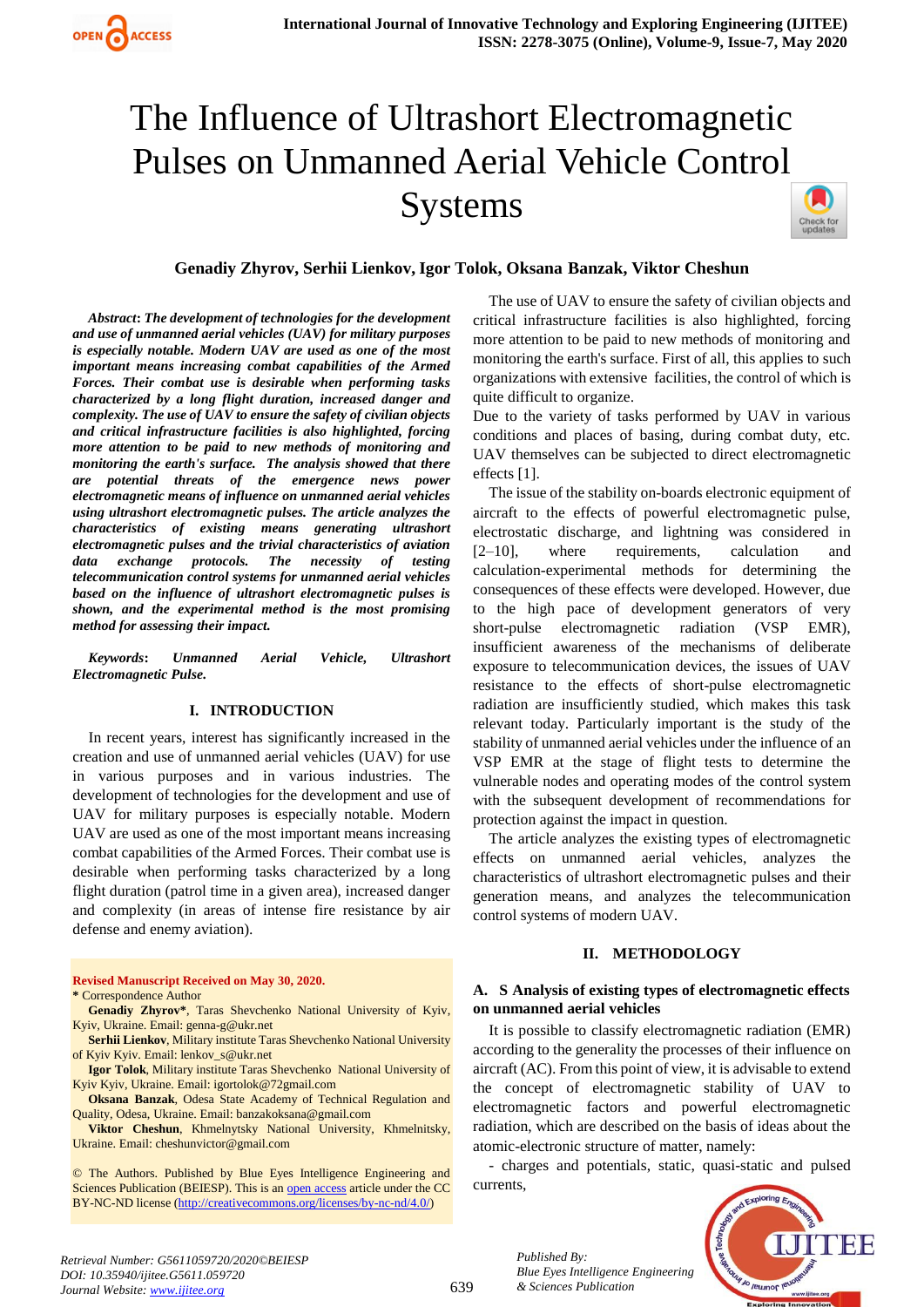electric and magnetic fields;

- electromagnetic fields of the radio frequency range.

Thus, the composition of EMR includes the following groups and types:

- EMR of natural origin:

- electrostatic;
- lightning discharges:

• electrostatic fields in pre-thunderstorm and thunderstorm periods;

• direct lightning strike;

- electromagnetic field of close lightning strike.
- EMR of artificial origin:

 combat EMR (influence means of destruction), which is realized only in a combat situation;

 electromagnetic pulses of ground and high-altitude nuclear explosions (EMP NE):

• fast EMR;

- intermediate or long-term EMR (LEMR)
- magnetohydrodynamic EMR (MHD-EMR).
- EMR of technogenic origin.
- EMR using electromagnetic weapons:
- vibromagnet generators;
- instruments for ultra-wideband (short-pulse) pulses;
- microwave radiation devices [11].

Intermediate and magnetohydrodynamic EMR pose a serious danger to extended ground structures (wire lines, power lines, etc.); for aircraft, they are not dangerous compared to early EMR. Thus, UAV resistance to the effects of EMR nuclear explosions is their resistance primarily to the early EMR of high-altitude and ground explosions.

EMR of technogenic origin, in essence, is operational, since they arise during the operation of UAV and as a result of the operation their own electrical and radio equipment..

# **B. Analysis of ultrashort electromagnetic pulses and means of their generation**

Studies have established [7] that when the duration of EMR is reduced to values of the order c, when their spectrum lies in the range from hundreds of MHz to units of GHz, the radiation has a number of properties that allow them to be used solve new problems that are inaccessible to conventional radio engineering. They are a thin layer of electromagnetic energy with a pulsed power of tens and hundreds of MW, which spreads in space at the speed of light. In the beginning, research developed in two main areas - VSP EMR radar and VSP EMR radio.

Locators were created to detect and identify objects in the air on the ground (including under the canopy of the forest), as well as under water. This was done due to the fact, successively reflected from element of the objects, VSP EMR of the locator carries information about both the coordinates and the dimensions, structure and material of the object. The design of such locators made it possible to develop a number of technical means for alarm systems, for automatic control of distances between vehicles, etc. The sensitivity of VSP EMR locators to the detection of signals reflected from pulsating organs of the human body (heart, lungs, trunk vessels) made it possible to develop inexpensive small-sized devices for continuous remote monitoring of pulse, respiration and filling of vessels.

Developments in the direction means of VSP EMR radio communications also led to new discoveries in this area. These means of communication, subject to certain rules, do not interfere with traditional radio communications. Devices such as VSP EMR radiotelephone, as well as hidden two-way telephone equipment and wireless local area network, were developed.

The main advantages of VSP EMR communication: low power consumption; insensitivity to re-reflected signals proved to be extremely important when applied in military affairs. For number reasons, the main field of application VSP EMR communications is tactical radio communications at distances of up to 10 km. Thus, the technologies of VSP EMR have a fairly wide scope in various fields. The development of computing systems is characterized by a constant increase in the number of tasks to be solved and the level of their complexity, the expansion of intellectual and adaptive capabilities. Modern computers, which are the core of telecommunication control and UAV control systems, are increasingly equipped with electronic elements that are sensitive to electromagnetic influences. An increase in the degree of integration elementals base electronics, and, as a result, decrease in the electric strength of individual components the equipments, leads to a decrease in the stability of the onboard UAV control system under the influence of electromagnetic factors various origins, including short-pulse electromagnetic radiation.Under influence of VSP EMR in the circuits of electronic and electronic computing systems signals are given that are similar to working signals, leading to disruption of the operation these systems [12]. The most typical examples the manifestations of influence VSP EMR on elements and nodes can be such phenomena as failures in communication channels, loss of information in on-board networks, failure of the entire monitoring and control system of a mobile complex, etc. It turned out that a fairly powerful VSP EMR, which is capable of disrupting the operation electronics computing facilities, can be located at a great distance from the target. Such effects can hit a large number of targets and, importantly, all of these devices are inaccessible for detection and suppression by existing radio countermeasures that use narrowband signals. In this regard, the new term "electromagnetic terrorism" has appeared. Most domestic and foreign military experts believe that electromagnetic weapons, including those based on VSP EMR emitters, will have the same meaning as nuclear weapons in the second half of the 20th century. At the same time, this weapon is highly effective, environmentally "clean", relatively "humane," and can act covertly, directionally, and instantly. A review of the works shows that in the next decade, the most likely appearance of powerful emitters ultrashort electromagnetic pulses, which will be used including for the functional destruction of information and telecommunication systems by the destruction (damage) of elements or nodes. So in recent years, new powerful generators have appeared that emit periodic and one-time ultrashort electromagnetic pulses with pulse durations of hundreds picoseconds,



INEIE

*Retrieval Number: G5611059720/2020©BEIESP DOI: 10.35940/ijitee.G5611.059720 Journal Website: www.ijitee.org*

640

*Published By:*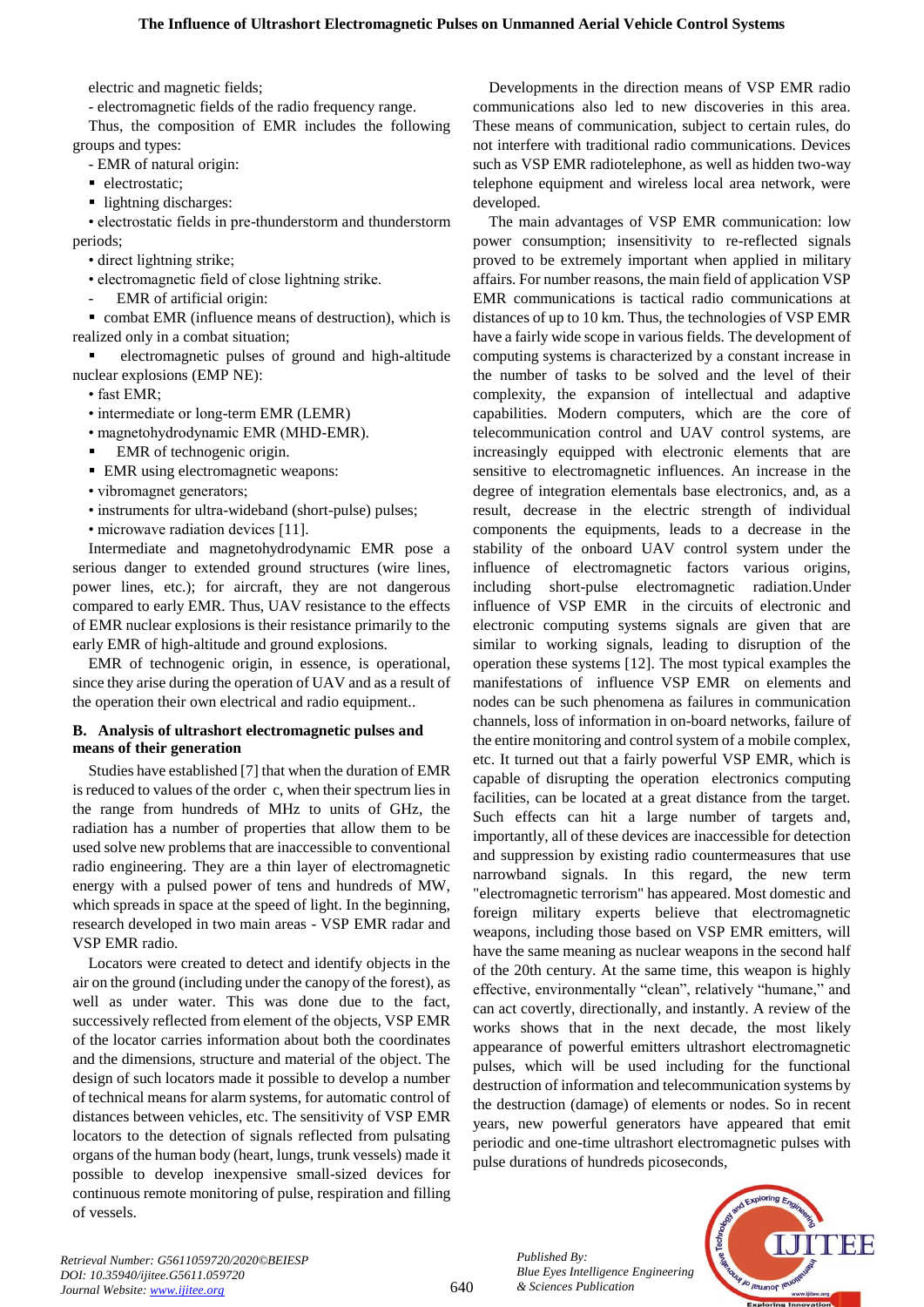

field strengths of hundreds of kV and a repetition rate of tens of megahertz.

Ultrashort pulse emitting devices, consisting of short-duration pulse generators and radiating antennas, allow you to create directional radiation with the following parameters:

- pulse duration from 0.1 to 0.3 ns;

- pulse front duration from 85 to 250 ps;

- the amplitude of the electric field strength 56 kV / m at a distance of 100 m;

- pulse repetition frequencies vary from hundreds of hertz to several kilohertz [13].

In view of the foregoing, it follows that today, intentional ultra-wideband electromagnetic interference is a new serious threat to telecommunication control systems for UAV.

To date, experts have carried out a significant number of studies confirming that using ultrashort electromagnetic pulse generators it is possible to influence the exchange of data over the network between end users, while the network connection is not destroyed.

In this regard, it is especially important to solve the problem of ensuring the stability unmanned aerial vehicles from the actions of VSP EMR, as the most promising and functionally important objects, perform various tasks, both for civilian and military purposes. To solve this problem, it is necessary to determine the most sensitive nodes with VSP EMR.

## **C. Analysis of the telecommunications control system of modern UAV**

The case is considered in the case of direct UAV irradiation by means of generation VSP EMR. When an UAV is irradiated by means of generating VSP EMR, obstacles reaching the aircraft's hull penetrate its internal space through the aperture of hull structure and through cables connecting the avionics. Thus, it is necessary to consider in detail the composition of board REA (BREA) and its operating modes. The process of penetration and propagation VSP EMR in



#### **Fig. 1. The process of propagation electromagnetic interference in the interior of aircraft**

As control equipment, as a rule, specialized calculators based on digital signal processors or PC/104, MicroPC format computers running real-time operating systems (QNX, VME, VxWorks, XOberon) are used. The software is usually written in high-level languages such as  $C/C ++$ , module-2, Oberon SA or Ada95. To transmit video data received from the onboard sensors to the control center, UAV includes a radio transmitter that provides radio communication with the receiving equipment. Depending on the format of image and degree of compression, throughput of digital radio links for data transmission can be several hundred Mb/s. In addition, the onboard radio UAV must include a receiver of control commands, as well as a transmitter of service (telemetric) information.

Due to the fact that VSP EMR is ultra-wideband and has the property of signal comparability with the operating signal of device, most sensitive UAV system to this radiation is a telecommunication system that provides data exchange both locally between the BREA and the ground control point.

The telecommunication system, which ensures the functioning of UAV control system, consists of devices between which information is exchanged according to special protocols on the corresponding buses.

System buses are effective means of exchanging data between various on-board devices of the UAV control system. The serial bus requires less wiring but is slower. A parallel bus consists of one wire for transmitting each bit in a data word, but transmission is much faster.

In aircraft data bus systems, parallel data transmission is used, since it minimizes the size and weight of the aircraft cable. With so many devices in the control system, modern UAV require a significant number of cables. Aircraft cables make up a significant proportion of its total weight. The use of multiplexing allows you to connect all subsystems with only one set of wires. Multiplexing simplifies the transfer of information in a data stream. This allows the transmission of multiple signal sources in one telecommunication system. Table I shows the aviation data exchange protocols and their comparative characteristics [7].

When designing UAV control systems, much attention is paid to the reliability and timeliness of information transfer. At present, the most common data bus protocols for the telecommunication system are: ARINC 429, ARINC 629, MIL-STD 1553, MIL-STD 1773, and can also be used IEEE 1394 [14].

#### **III. RESULT AND DISCUSSION**

Based on the above, obstacles VSP EMR are given in the telecommunication system mainly on input and output signal lines and power bus. These obstacles depend on the properties of telecommunication system devices themselves, operating signals and electrical characteristics.

Thus, the analysis showed need to test the telecommunication control system of an unmanned aerial vehicle, subject to influence of VSP EMR. The solution to the problem of assessing impact of VSP EMR on the functioning of an unmanned aerial vehicle as a whole by methods of mathematical modeling today is not possible due to the lack of an appropriate methodological apparatus. Moreover, the analysis of numerical methods for solving such problems shows the impossibility of obtaining reliable calculated results [15].

> *Published By: Blue Eyes Intelligence Engineering & Sciences Publication*

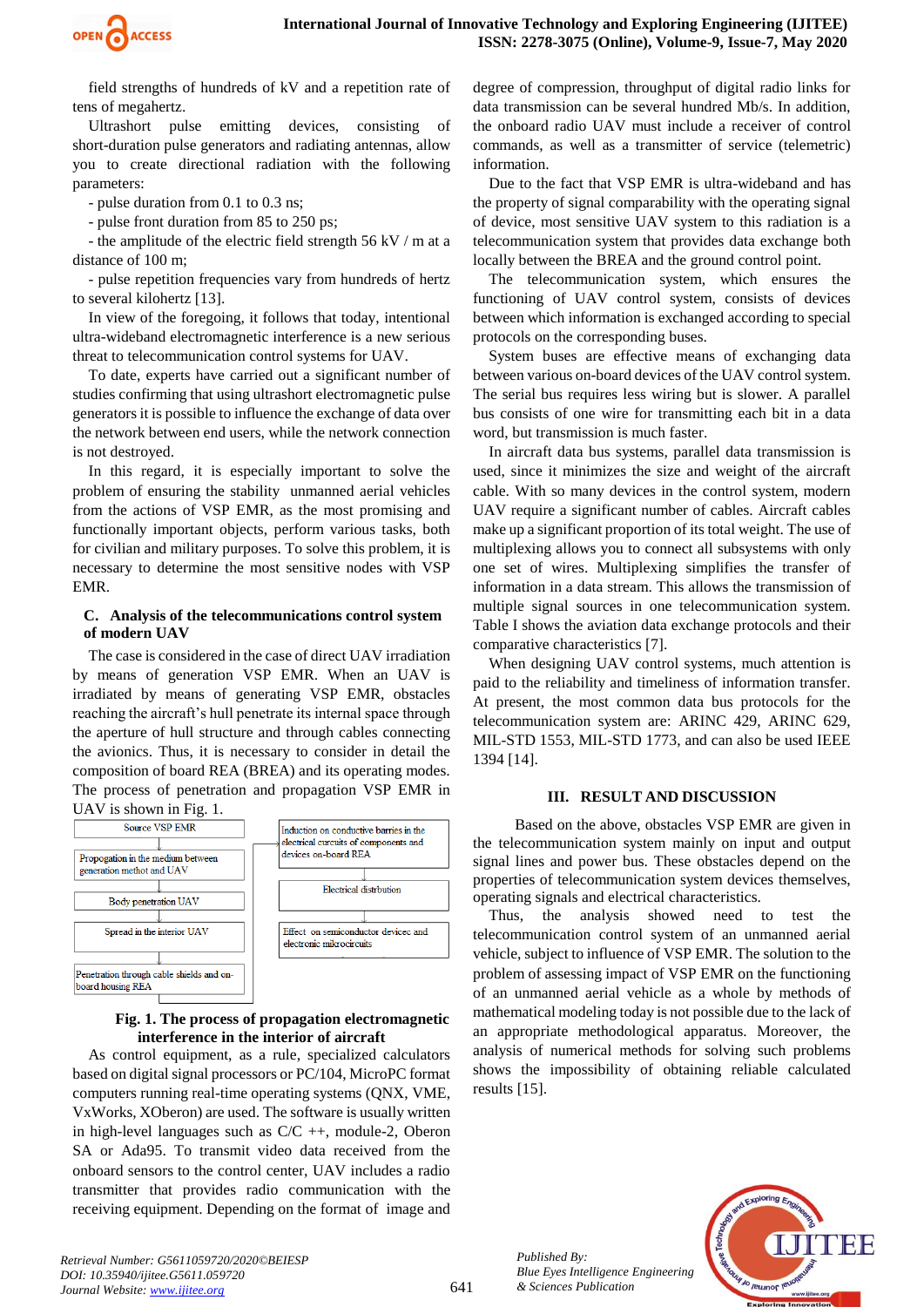|                              |                                  |                                            |                          | radic- 1. Comparative enaracteristics or a viation protocols mente 420, mente 027, 1990, 1779 Ta must 1994 |                      |
|------------------------------|----------------------------------|--------------------------------------------|--------------------------|------------------------------------------------------------------------------------------------------------|----------------------|
| Protocol                     | <b>ARINC 429</b>                 | ARINC <sub>629</sub>                       | 1553                     | 1773                                                                                                       | <b>IEEE</b><br>1394b |
|                              | $\overline{c}$                   | 3                                          | $\overline{4}$           | 5                                                                                                          | 6                    |
| Year of manufacture          | 1977                             | 1995                                       | 1973                     | 1979                                                                                                       | 2002                 |
| Bus architecture             | Simplex                          | Division multiplexing                      | Division multiplexing    | Division multiplexing                                                                                      | Point-to-poi         |
|                              | point-to-point                   | time                                       | time                     | time                                                                                                       | nt                   |
| Ports <sub>2</sub>           | $\mathcal{D}$                    | 1st standard                               | 1st standard             | 1st standard                                                                                               | $\Delta$             |
|                              |                                  | 2nd optional                               | 2nd optional             | 2nd optional                                                                                               |                      |
| Wires                        | Shielded                         | Unshielded                                 | Shielded twisted-pair    | Optical fiber                                                                                              | Optical              |
|                              | twisted-pair                     | twisted-pair cable                         | cable in a protective    |                                                                                                            | fiber,               |
|                              | cable                            |                                            | sheath                   |                                                                                                            | plastic for          |
|                              |                                  |                                            |                          |                                                                                                            | cable up to          |
|                              |                                  |                                            |                          |                                                                                                            | 50 m, glass          |
|                              |                                  |                                            |                          |                                                                                                            | for cable up         |
|                              |                                  |                                            |                          |                                                                                                            | to 100 m             |
|                              |                                  |                                            |                          |                                                                                                            | long.                |
|                              |                                  |                                            |                          |                                                                                                            |                      |
| Coding                       | Bipolar return to                | Bipolar, doublets of                       | Manchester II            | Manchester II                                                                                              | <b>NR</b>            |
|                              | zero                             | Manchester                                 |                          |                                                                                                            | Z coding             |
| Data transfer rate           | 12,5 or 100                      | 2 Mbps                                     | 1 Mbps                   | 1 Mbps                                                                                                     | 800 Mbps i           |
|                              | kbit/s                           |                                            |                          |                                                                                                            | 1600 Mbps            |
| Bus frequency                | 12.0, 12.5, 14.5                 | 2 MHz                                      | 1 MHz                    | 1 MHz                                                                                                      | 24.576               |
|                              | or $100$ kHz                     |                                            |                          |                                                                                                            | 0 MHz                |
|                              |                                  |                                            |                          |                                                                                                            |                      |
| Updates of word              | $1 \text{ ms}$ or $10 \text{ s}$ | From 1 ms to 10 s                          | $4$ mks – between        | $4$ mks - between                                                                                          | After                |
|                              |                                  |                                            | that<br>messages<br>are  | that<br>messages<br>are                                                                                    | sending              |
|                              |                                  |                                            | generated by the bus     | generated by the bus                                                                                       | 0.75<br>ms.          |
|                              |                                  |                                            | controller.              | controller.                                                                                                | confirmatio          |
|                              |                                  |                                            | 4 to 12 mks pause before | 4 to 12 mks pause before                                                                                   | is<br>n              |
|                              |                                  |                                            | sending a message        | sending a message                                                                                          | expected             |
|                              |                                  |                                            |                          |                                                                                                            |                      |
| Prediction of<br>directions  | Three directions:                | Four directions: periodic                  | Logical 1                | Logical 1                                                                                                  | Asynchrono<br>us and |
|                              | logical 0, logical<br>1 and zero | traffic, emergency                         | (+ Impulse)              | (Included);                                                                                                | isochronous          |
|                              |                                  | aperiodic traffic,                         | Logical 0                | logical 0<br>(Off)                                                                                         |                      |
|                              |                                  | non-emergency aperiodic<br>and traffic lag | (- impulse)              |                                                                                                            |                      |
| Data bit                     | 11-29                            | $4 - 19$                                   | $4 - 19$                 | $4 - 19$                                                                                                   | $0 - 31$             |
| <b>Electrical parameters</b> | $6, 5 - 13$ V                    |                                            | 18-27 V                  |                                                                                                            | 1,5A                 |
|                              |                                  |                                            |                          |                                                                                                            | 8-40 V               |
|                              |                                  |                                            |                          |                                                                                                            |                      |

**Table- I: Comparative characteristics of aviation protocols ARINC 426, ARINC 629, 1553, 1773 та IEEE 1394**

At present, the most promising method for assessing the influence of VSP EMR on the functioning of multifunctional information tools is the experimental method, which allows with certain accuracy to evaluate the critical levels of impact on such vehicles, which include unmanned aerial vehicles.

A prerequisite for assessing the UAV stability to effects of VSP EMR, especially at the stage of flight tests, is the availability of such a testing tool that would be convenient and based on the analysis of the UAV operation as a whole to bring VSP EMR beam to the object under study with optimal radiation parameters

# **IV. CONCLUSION**

1. The analysis showed that there is a potential threat of the emergence of new power electromagnetic means of exposure to VSP EMR. In this regard, in the leading countries of the world, active work is underway to develop a new regulatory framework, means for detecting deliberate electromagnetic forces and means of protection against them.

2. The analysis of the characteristics existing means of generating ultrashort electromagnetic pulses, the features of their influence on digital devices, and the comparative characteristics of aviation data exchange protocols are given.

3. The analysis showed the need to test the telecommunication control system of an unmanned aerial vehicle with respect to the influence of ultrashort electromagnetic pulses, and the experimental method is the most promising method for assessing the effect of VSP EMR on the functioning of multifunctional information tools.

### **REFERENCES**

- 1. Komiagin S.I., Sokolov A.B. (2008). Trebovanie po stoikosti radioelektronnoi apparatury letatel'nyh apparatov v usloviiah vozdeistviia elektrostaticheskih razriadov. Tehnologii elektromagnitnoi sovmestimosti, №2, pp.3–8.
- 2. Abrameshin A.E., Kechiev L.N. (2012). Funktsional'naia bezopasnost' bortovyh sistem letatel'nyh apparatov pri ESR / A.E. Abrameshin, // Tehnologii elektromagnitnoi sovmestimosti, №3, pp. 33–43.
- 3. Baliuk N.V., Kechiev L.N., Stepanov P.V. (2009). Moshchnyi elektromagnitnyi impul's: vozdeistvie na elektronnye sredstva i metody zashchity, - M.: OOO «Gruppa IDT», 478 р.
- 4. Anisimov A.V., Burutin A.G. (2010). Problemy i napravleniia sovershenstvovaniia sistemy obespecheniia EMS stoikosti aviatsionnoi tehniki. Tehnologii elektromagnitnoi sovmestimosti, №1, pp. 28–32.
- 5. Iasechko M.N., Dohov A.I., Ivanets M.G., Teslenko O.V. (2015). Metody formirovaniia i fokusirovki elektromagnitnogo izlucheniia dlia vozdeist- viia na radioelektronnye sredstva. Harkov, HUPS, 220 р.
- 6. Iasechko M.N. (2013). Analiz elektromagnitnoi sovmestimosti sredstv funktsional'nogo porazheniia s radiotehnicheskimi sredstvami. Zbіrnik naukovih prats' Harkіvs'kogo unіversitetu Povіtrianih Sil, № 1(34), pp. 101–103.
- 7. Fomina I.A. (2015) Metod testirovaniia ustoichivosti telekommunikatsionnoi sistemy upravleniia bespilotnyh letatel'nyh apparatov k vozdeistviiu sverhkorotkih elektromagnitnyh impul'sov: dis. … k.t.n.05.12.13.